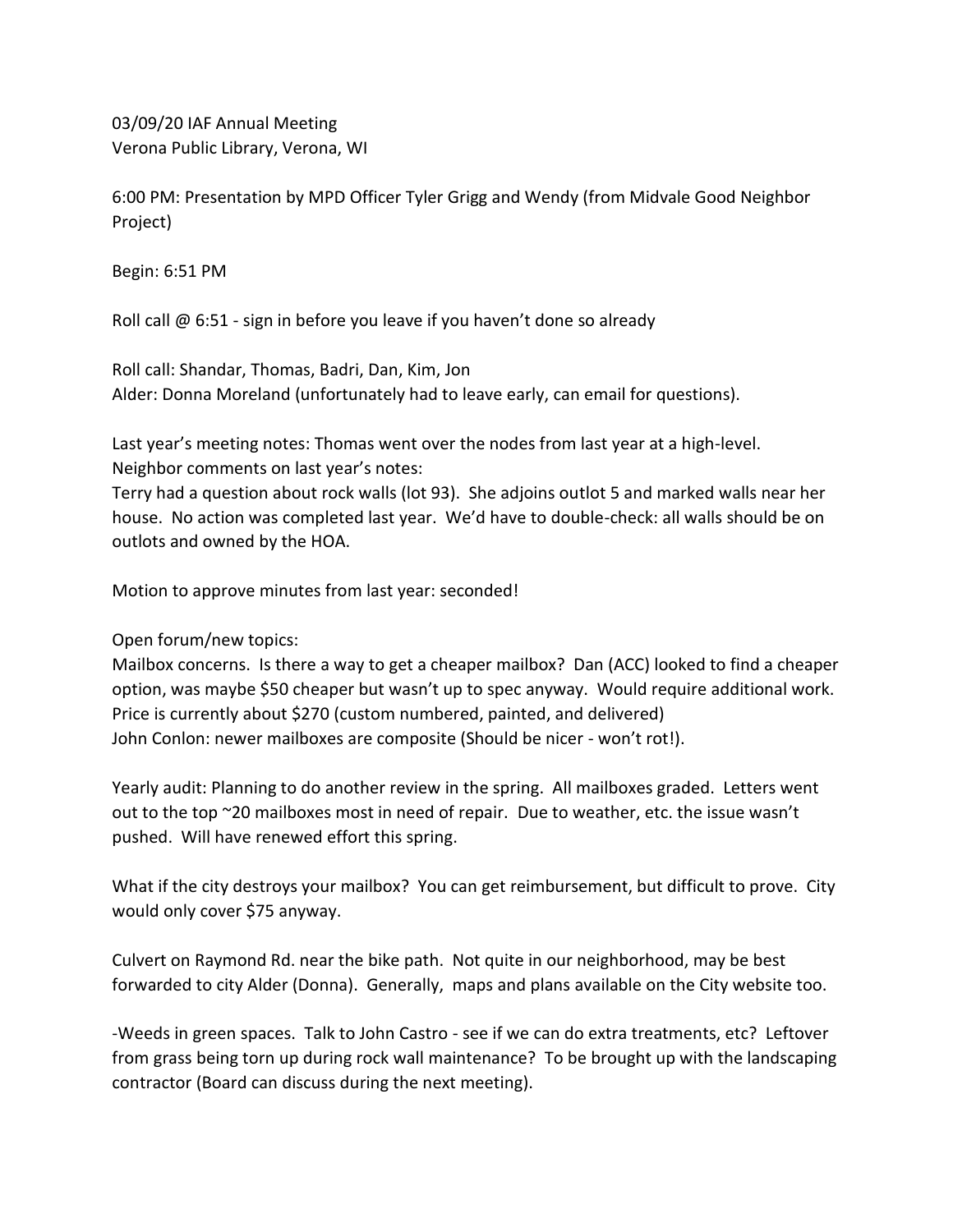Yard lighting. Be courteous to your neighbor/common area when installing lights. Consider shielded lights to direct the beam appropriately. Back and front yards.

6 Glacier Cir - appears a sale is in progress. Realtor contacted the board, sale in progress.

Esker development. Shandar has plans and maps from the City if anyone is interested in looking at them. Appears to be 4 single-family homes and various apartment buildings.

There will be a driveway/road on the High point (curb has already been cut). Also driveway on Raymond Rd. No median at that point. Concerns about traffic.

Badri (Treasurer) went to the planning commission when this was being decided. Raised concerns about water and traffic. Speedy drivers on High Point as well - pushed to Transportation Committee. Badri is also a citizen member of that committee with voting rights.

Request: Badri to send out information about this meeting (email or NextDoor). May also consider Facebook.

Headlights may be hitting homes as well from cars entering/leaving new development as well.

Concern about neighbors revving engines (Stratton Way). There's a BMW cruising around. No covenants regarding this, but the City may have some restrictions, etc.

Concern about multiple cars parked in front of a house? If on the street, it's a city issue (must move within 48 hours). Bylaws do say cars in driveway need to be moved every 12 hours (no commercial vehicles like trucks, semis or trailers either). The City apparently has some rules about large vehicles not parking on city streets. For abandoned vehicles, contact the City and they will come take care of it.

General theme about HOA covenants: many times, the city has an ordinance that we'd use first when receiving a complaint.

Jason Miller: Oak View Drive. Homes on the south end of the road are part of the association. Homes on the north side of the road are not part of the HOA. Per the covenants, we can't make any changes until 25 years after the date (so, until August 2028). Concern that the area is isolated and neighbors on Oak View pay the HOA fees (but aren't connected to common areas, etc.).

Alternate idea: include Esker properties and other Oak View Dr. homes in the HOA?